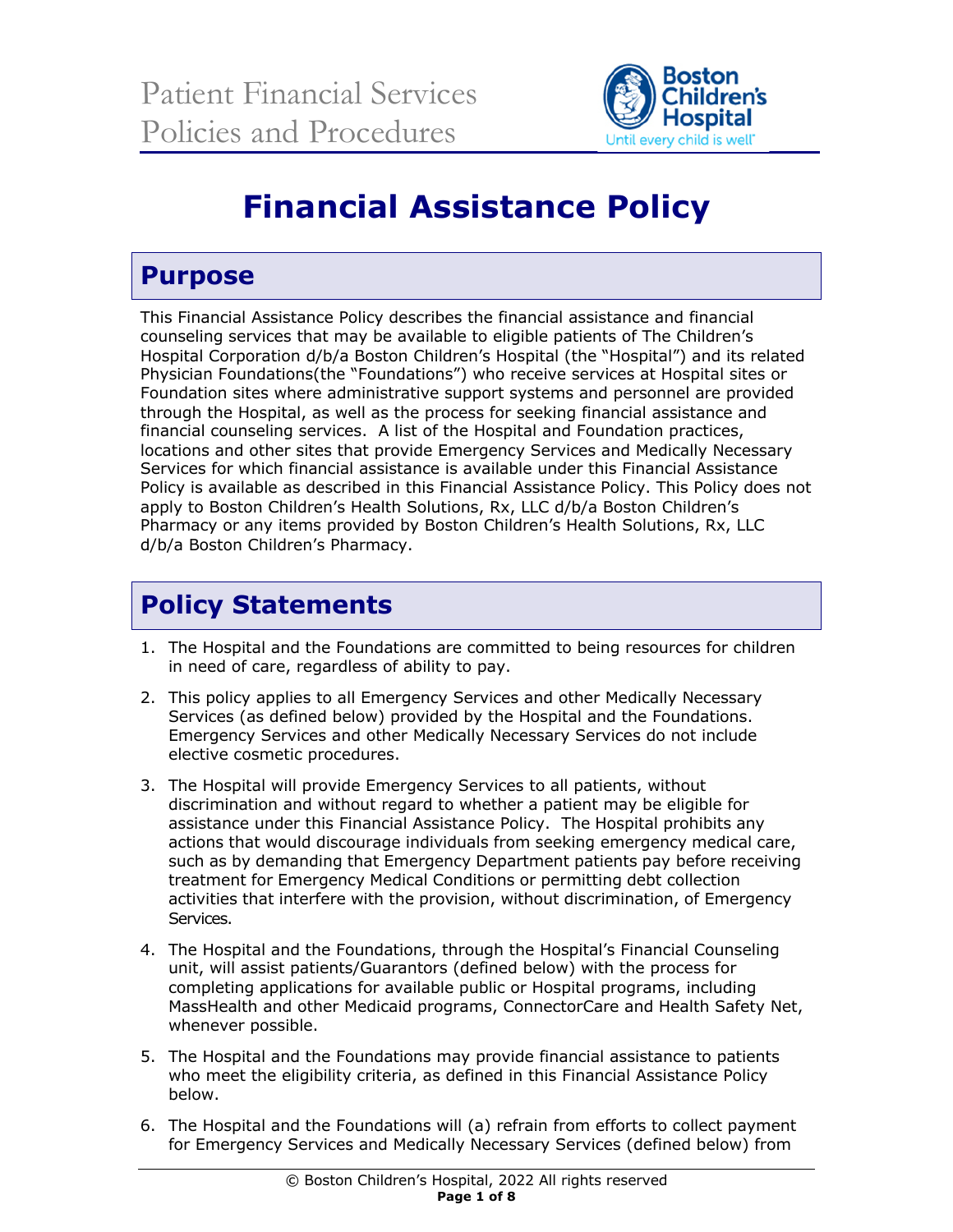patients who are exempt from collection action under the Hospital's Credit and Collection Policy (b) refund any collections received from such patients for Emergency Services and Medically Necessary Services; and (c) share information with one another about patients' insurance and eligibility for public or Hospital programs.

- 7. The Hospital may, in accordance with the Credit and Collection Policy, extend discounts beyond those in this Financial Assistance Policy, on a case-by-case basis, in order to recognize unique cases of financial hardship.
- 8. The Foundations may maintain additional financial assistance policies that pertain to patients who receive services from a Foundation at a site unaffiliated with the Hospital (e.g., patients whose services are not scheduled in Hospital information systems).
- 9. Failure to follow the procedures outlined in this document may result in a delay or denial by the Hospital or Foundations for Financial Assistance.

### **Definitions**

**Amounts Generally Billed (AGB):** The amounts generally billed for Emergency Services or Medically Necessary Services provided to individuals who have Private Health Plan (as defined below) coverage or are covered under the Medicaid or Medicare programs. AGB will be calculated using the "Look-Back Method", in accordance with the provisions of 26 CFR Section  $1.50(r)-5(b)(3)(ii)(C)$ , and as more fully described in this Financial Assistance Policy, in the Section entitled "Limitation on Charges".

**Emergency Services:** Medically Necessary Services provided after the onset of a medical condition, whether physical or mental, manifesting itself by symptoms of sufficient severity, including severe pain, that the absence of prompt medical attention could reasonably be expected by a prudent layperson who possesses average knowledge of health and medicine to result in placing the health of the person or another person in serious jeopardy, serious impairment to bodily function or serious dysfunction of any body organ or part or, with respect to a pregnant woman, as further defined in 42 USC Section 1395dd(e)(1)(B).

**Federal Poverty Guidelines (FPG)**: Income thresholds issued annually by the United States Department of Health and Human Services.

**Guarantor**: A person or group of person, including, without limitation, a patient's parents, legal guardians and other family members, who/that assume(s) the responsibility of payment for all or part of the Hospital's or Foundations' charges for services.

**Insured Patient Financial Responsibility:** All copayments, coinsurance and deductibles required to be paid by the patient/Guarantor under the terms of the Private Health Plan or Public Health Care Assistance Program (defined below) in which the patient is enrolled or qualified.

**MassHealth MAGI:** Modified Adjusted Gross Income used for determining eligibility for MassHealth, including, without limitation, the time periods applicable for measuring MAGI Income to determine MassHealth eligibility.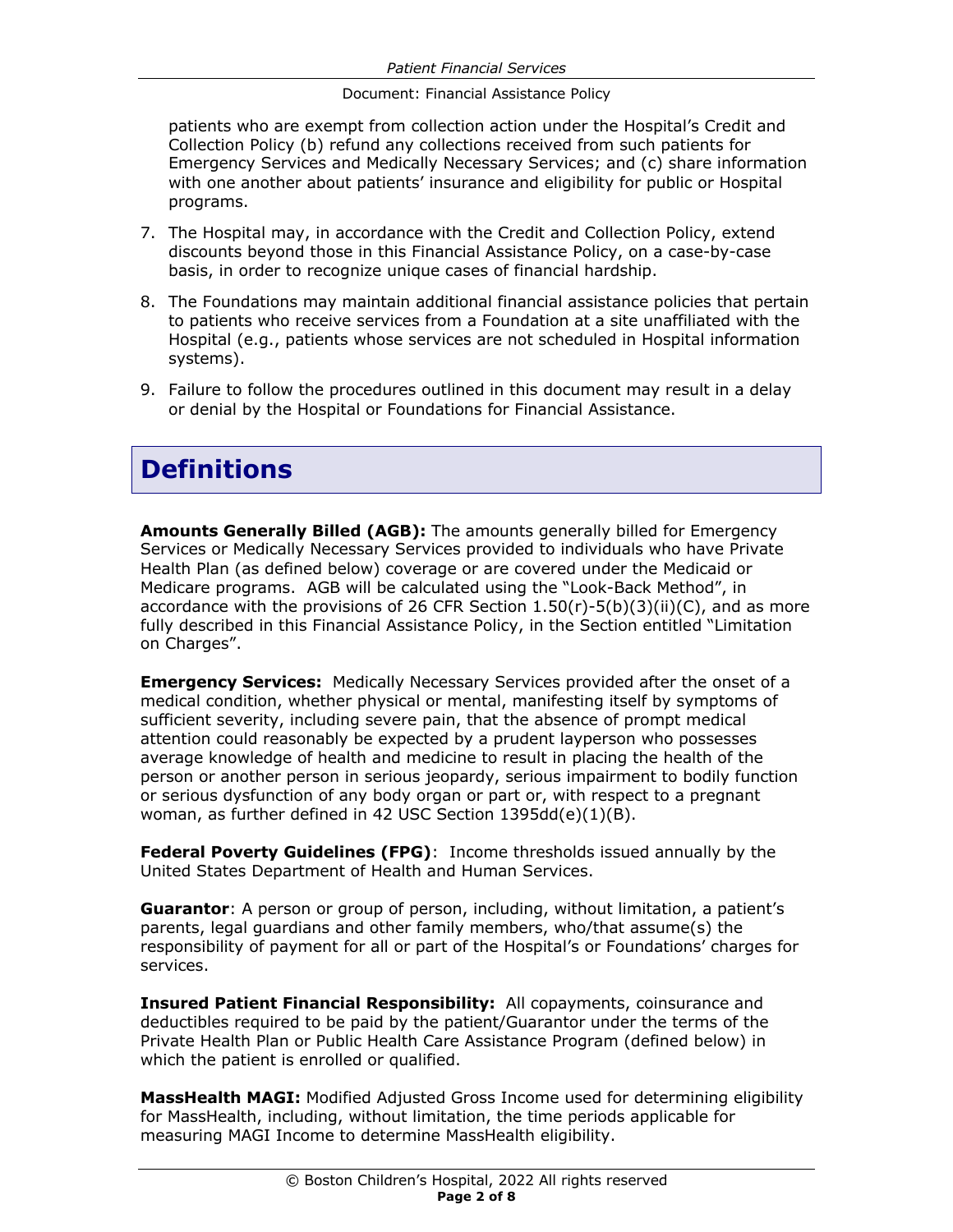**Medically Necessary Services:** Services that are reasonably expected to prevent, diagnose, prevent the worsening of, alleviate, correct, or cure conditions that endanger life, cause suffering or pain, cause physical deformity or malfunction, threaten to cause or to aggravate a disability, or result in illness or infirmity.

**Non-Covered Services:** Non-Covered Services includes services (a) not included as covered benefits/eligible services under the patient's Private Health Plan coverage or Public Health Care Assistance Program, and for which the patient is financially responsible for payment to the provider(s) of such services; (b) included as covered benefits/eligible services, but are provided after the patient has exhausted all benefits under his/her Private Health Plan coverage or Public Health Care Assistance Program; and (c) that are rendered by a provider that is not included in the health plan's/program's network. Non-Covered Services does not include Emergency Services.

**Other Funding:** Includes other resources and sources of funding held by, available to, or for the benefit of, the patient/Guarantor, which can be used to pay for the patient's care, including, without limitation, through charitable organizations, from relatives, friends and other third parties, and trust funds (including funds available under crowd funding and other similar methods for fundraising).

**Primary Service Area:** Massachusetts, Connecticut, Maine, New Hampshire, Rhode Island, Vermont and New York, excluding the New York metropolitan area.

**Private Health Plan:** Coverage for health care services provided under health insurance, health plan or other coverage or under any other health, welfare or other plan, fund or trust established for the purpose of paying for, or otherwise addressing payment for, health care services provided to those enrolled in or under or qualified for such insurance, plan or program.

**Public Health Care Assistance Programs:** Programs established by a state or federal government to pay or otherwise address the cost of covered/eligible health care services provided to individuals who meet the program's eligibility criteria. Public Health Care Assistance Programs include, but are not limited to, MassHealth, Health Safety Net, subsidized plans offered under the Affordable Care Act, such as ConnectorCare plans, the Children's Health Insurance Program (CHIP), other Medicaid programs and Medicare.

# **Eligibility Criteria for Financial Assistance**

To be eligible for financial assistance under this Financial Assistance Policy, generally, patients must meet the following eligibility criteria:

- 1. The services to be rendered to the patient must be Medically Necessary;
- 2. The patient must reside in the Hospital's Primary Service Area;
- 3. The patient's MassHealth MAGI Income may not exceed 400% of FPG for the size of the patient's household;
- 4. The patient/Guarantor does not have Other Funding available to pay for Medically Necessary Services;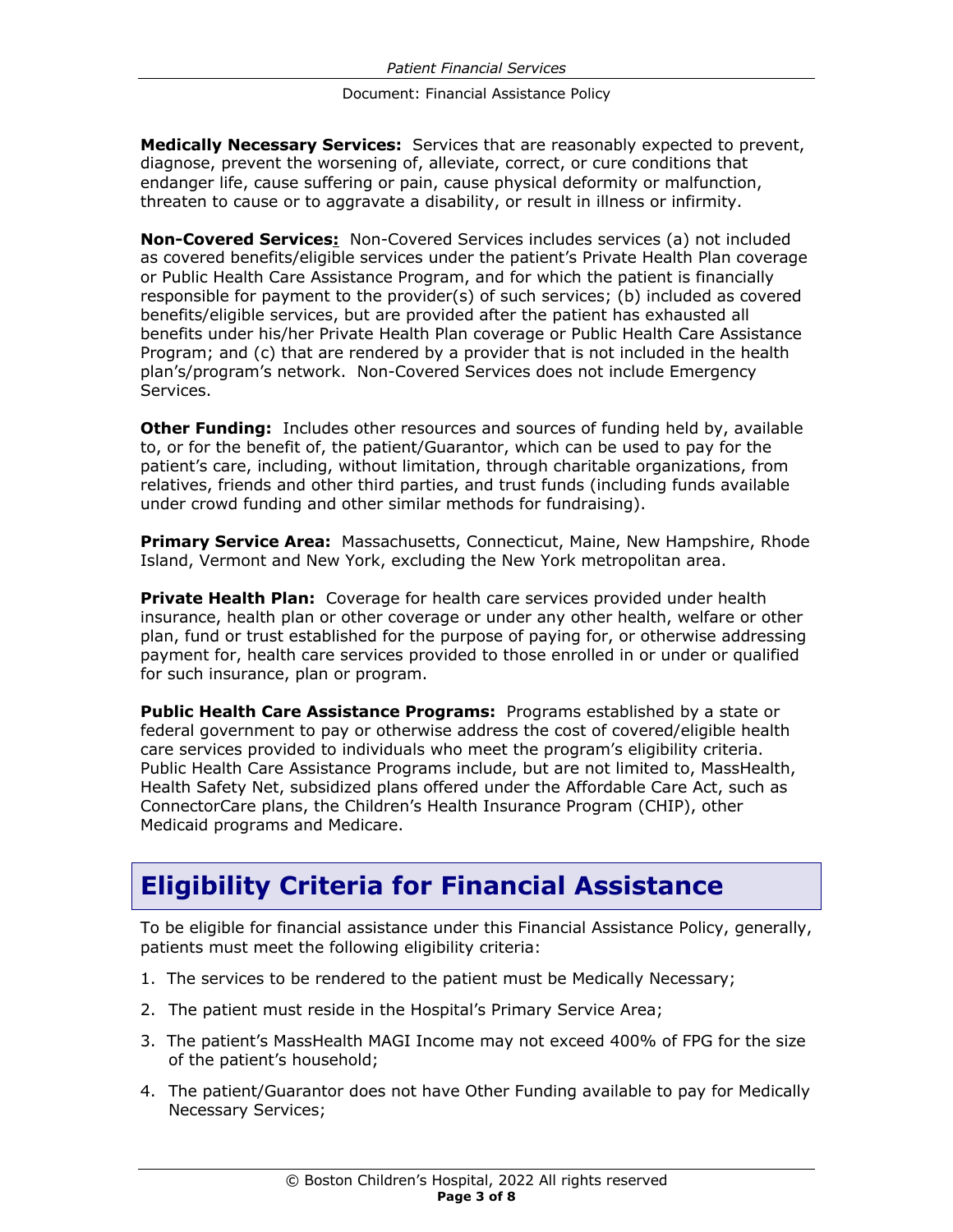- 5. The patient/Guarantor must meet with the Hospital's Financial Counselors to determine whether the patient is eligible to enroll in or qualifies for any Private Health Plan coverage or for any Public Health Care Assistance Programs;
- 6. If determined by the Hospital's Financial Counselors to be eligible for financial assistance, the patient/Guarantor must apply for such coverage or program and provide the documentation required to qualify for such coverage or program, or submit documentation to Hospital Financial Counselors that verifies that enrollment applications and qualifying documents have been submitted to the appropriate Private Health Plans, government agencies, and other applicable entities;
- 7. The patient is not enrolled in/qualified for, has been determined not to be eligible or for any such coverage, and/or has not terminated such coverage/enrollment/qualification during the previous sixty (60) day period; and
- 8. The patient/Guarantor must complete and submit the Hospital's Financial Assistance Application and provide to Hospital Financial Counselors all documentation required under such application.

If the patient is enrolled in or qualifies for Private Health Plan coverage or any Public Health Care Assistance Program, financial assistance is not available to reduce amounts owing with respect to any Non-Covered Services provided to a patient; provided that, financial assistance may be available for services for which the Hospital or the Foundations are deemed to be out-of-network under the patient's Private Health Plan coverage or under any Public Health Care Assistance Program, but only if the Hospital and/or Foundation, as applicable, determine(s) that there are no providers in-network for the patient's health plan/program capable of providing the specialized care needed to treat the patient's medical condition.

Financial assistance is also not available to reduce the amount of a patient's Insured Patient Financial Responsibility. However, if the patient would otherwise qualify for financial assistance under the terms of this Financial Assistance Policy, the provisions below related to Amounts Generally Billed (AGB) will be applied to the patient's Insured Patient Financial Responsibility.

#### **Financial Assistance Available**

If a patient is determined to have met the eligibility criteria for financial assistance under the terms of this Financial Assistance Policy, financial assistance may be available to reduce the cost of Emergency Services and other Medically Necessary Services, based on the patient's MassHealth MAGI Income. The following discount will be applied to the cost of Emergency Services and other Medically Necessary Services, based on the patient's MassHealth MAGI Income; provided that financial assistance and this discount does not apply to: (a) any Private Health Plan or other payments from third party payers, including, without limitation, under Public Health Care Assistance Programs; (b) the total amount of any and all Insured Patient Financial Responsibility; (c) government assistance; (d) liability claims payments; and (e) any and all Other Funding available to patient/Guarantor, such as payments by charitable organizations, crowd funding sources, contributions by family, friends or other third parties, etc.:

> **MassHealth MAGI Income Discount on Gross Charges**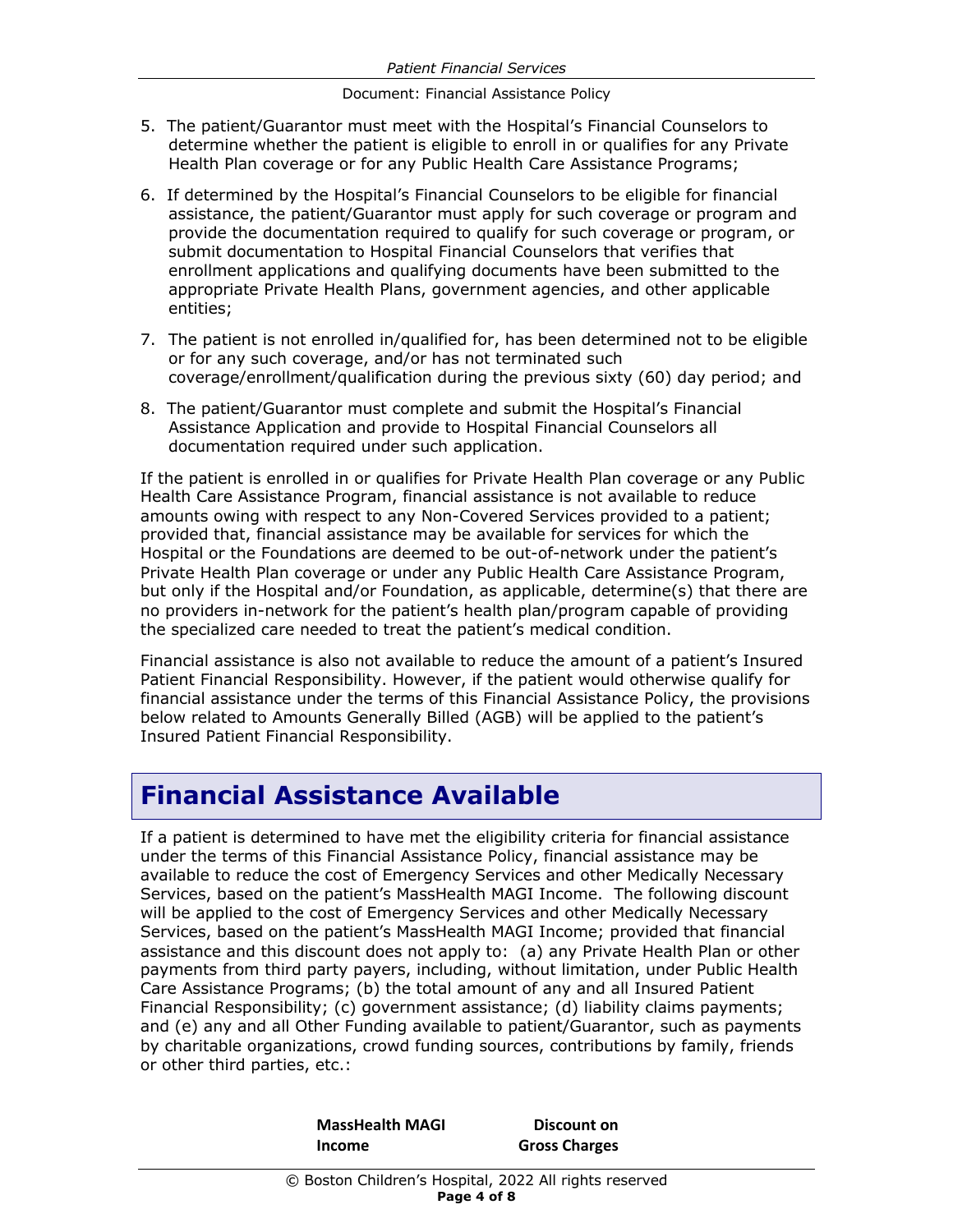| 0%-400% of the FPG | 100%   |
|--------------------|--------|
| >400% of the FPG   | $0\%*$ |

\*An Uninsured Patient Discount may be available, under the Hospitals' and Foundations' Uninsured Patient Discount Policy, if the patient is uninsured.

## **Financial Counseling**

- 1. The Hospital, through its Financial Counselors, will assist patients of the Hospital and Foundations, and their Guarantors, with the process for completing applications for Hospital financial assistance programs; for Private Health Plan coverage; and/or for Public Health Care Assistance Programs.
- 2. The following patients will be offered Financial Counseling services: any patient who is (a) recorded in the Hospital's scheduling and registration system as uninsured; and (b) any patient who seeks financial assistance.
	- Hospital and Foundation personnel responsible for scheduling, registration, and billing will inform such patients and/or their Guarantors of how they may obtain Financial Counseling Services.
	- Signs announcing the availability of Financial Counseling services and how to obtain those services will be posted in patient care registration settings and other locations, including, without limitation, at inpatient, outpatient and emergency department admission/registration locations.
	- Patient bills for the Hospital and Foundations will include notice about the availability of Financial Counseling services and how to access those services.
- 3. Financial Counseling staff will assist patients and/or Guarantors with:
	- Applying or reapplying for Private Health Plan coverage, Public Health Care Assistance Programs, and/ or other available financial assistance programs.
	- Identify and refer patients to other sources and resources for coverage/ financial assistance.
	- Understanding the Hospital's and Foundations' Uninsured Patient Discount Policy and how to request those discounts.
	- Contact information for Hospital and Foundation Billing Departments.

The Hospital's Financial Counselors are also available to assist individuals who are not patients of the Hospital or the Foundations with applications for public assistance.

#### **Financial Assistance Procedures**

1. A Patient/Guarantor who is uninsured or who seeks financial assistance will be referred to a Hospital Financial Counselor for determination of availability of/eligibility for Private Health Plan coverage; for Public Health Care Assistance Programs; or for Hospital financial assistance programs.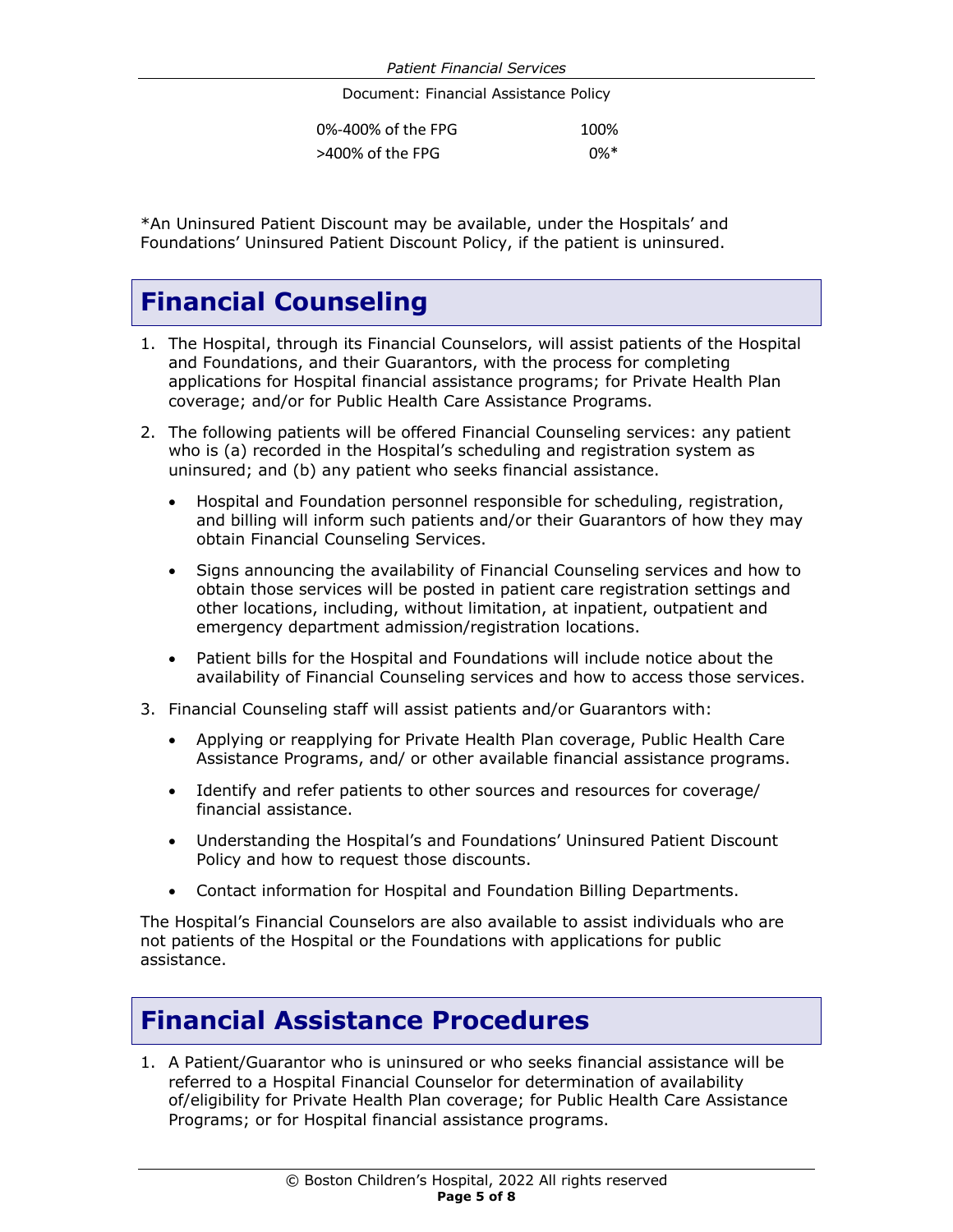- 2. Patients who do not qualify for Public Health Care Assistance Programs or Private Health Plan coverage, may apply for financial assistance by completing the Hospital's Financial Assistance Application and providing all information, documentation, and verification described in the Financial Assistance Application. The Financial Assistance Application is available for download on the Hospital's website and is also available by mail or in person. Details on how to access a copy of the Financial Assistance Application are found in the section of this Financial Assistance Policy entitled "Publication/Availability of the Financial Assistance Policy, the Uninsured Patient Discount Policy, the Credit and Collection Policy, and Amounts Generally Billed Calculation." The Financial Assistance Application includes accompanying instructions for completion.
- 3. Under certain circumstances, the Hospital may deem a patient's enrollment in a means tested Public Health Care Assistance Program to presumptively confirm the patient's eligibility for financial assistance for any services for which financial assistance may be available under this Financial Assistance Policy.
- 4. Information collected will be provided to a designated Director in Patient Financial Services for determination of availability of/eligibility for financial assistance under the terms of this Financial Assistance Policy.
- 5. Patients/Guarantors who are approved to receive financial assistance will be notified in writing by Patient Financial Services staff.
- 6. Eligibility determinations will remain in effect for a period of 12 months following the date of the determination, and will apply to all additional services for which financial assistance may be available under this Financial Assistance Policy, unless the Hospital determines that the patient has become enrolled in/qualified for Private Health Plan or coverage, or for a Public Health Care Assistance Program.
- 7. Accounts will be adjusted with the financial assistance discount for both the applicable Foundation and Hospital. The discount will be applied against gross charges.
- 8. Patients/Guarantors can receive help with understanding the Financial Assistance Policy and completing the Financial Assistance Application by calling the Financial Counselors at (617) 355-7201 and/or by asking for help in person or by mail through the Financial Counseling Division of the Patient Financial Services Department at Boston Children's Hospital, 300 Longwood Avenue, Boston, MA, 02115, Farley Building rooms 160.

# **Limitation on Charges**

- 1. Any patient who is eligible for financial assistance under this Financial Assistance Policy will not be billed greater than the AGB to insured patients for Emergency Services and other Medically Necessary Services provided by the Hospital. For all other services, the Hospital's Uninsured Patient Discount Policy may apply.
- 2. The Hospital will calculate AGB using the "Look-Back" Method. Each fiscal year, the Hospital will determine a single AGB percentage, calculated as set forth in Amounts Generally Billed Calculation ("AGB Calculation"), in accordance with the provisions of 26 CFR Section  $1.501(r)-5(b)(3)(ii)(C)$ .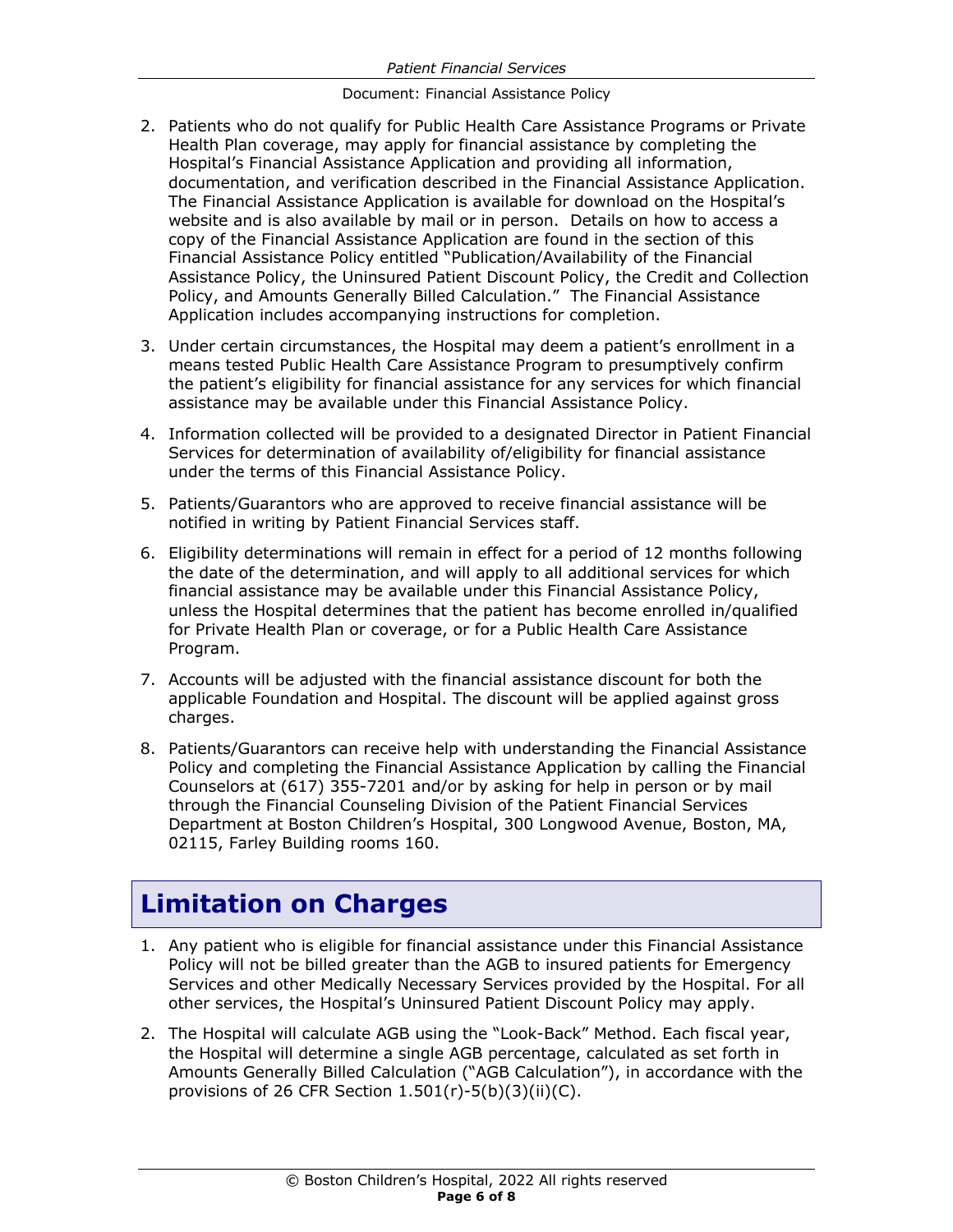### **Patients Exempt from Collection Action**

In accordance with their Credit and Collection Policy, the Hospital and the Foundations exempt certain patients from collection actions. The patients exempt from collection actions, and the actions the Hospital may take in the event of nonpayment, are described in the Credit and Collections Policy.

#### **Publication/Availability of the Financial Assistance Policy the Uninsured Patient Discount Policy, the Credit and Collection Policy, and Amounts Generally Billed Calculation**

- 1. Patients, Guarantors and other members of the public may obtain a copy of this Financial Assistance Policy, the Uninsured Patient Discount Policy, the Credit and Collection Policy, and the Amounts General Billed Calculation free of charge by any of the following methods:
	- a. Internet Posting: The Hospital's and Foundations' Financial Assistance Policy and a Plain Language Summary are available online at: **www.childrenshospital.org/financialassistance**.
	- b. In-Person: Paper copies of the Hospital's and Foundations' (i) Financial Assistance Policy and a Plain Language Summary, (ii) Amounts Generally Billed, (iii) Credit and Collection Policy, and (iv) Uninsured Patient Discount Policy, are available at the Hospital facility located at 300 Longwood Avenue, Boston, MA, Farley Building room 160.
	- c. By Mail: The public may request to receive a copy by mail by calling Patient Financial Services Customer Support at (617)-355-3397 and/or Patient Financial Counseling at 617-355-7201.
- 2. Foreign language translations of this Financial Assistance Policy, the Financial Assistance Plain Language Summary, the Financial Assistance Application, the Credit and Collection Policy, the Uninsured Patient Discount Policy and the Amounts Generally Billed Calculation are available in several languages to assist those with limited English proficiency.
- 3. On-site Communication: The Hospital will make efforts to communicate the availability of financial assistance through several methods.
	- a. Signage will be placed in admission areas regarding the availability of financial assistance.
	- b. Public displays or other measures reasonably calculated to attract visitors' attention will be conspicuously posted at various locations throughout the Hospital, including, without limitation, at inpatient, clinic and emergency admission/registration areas.
	- c. Copies of the Policy and/or the plain language summary will be offered to all patients either at time of admission or as part of the discharge process.